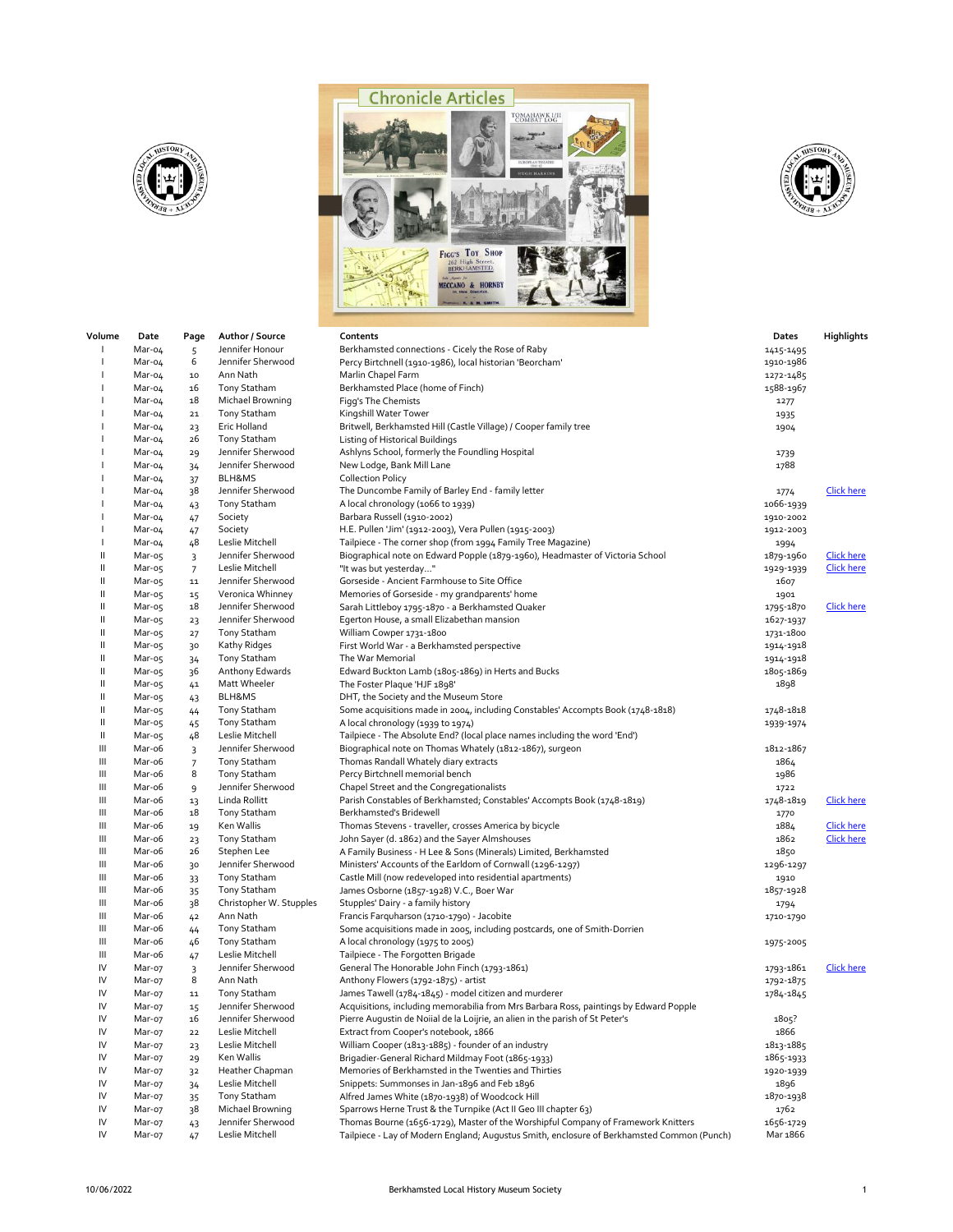| Volume | Date   | Page           | Author / Source          | Contents                                                                                        | Dates        | <b>Highlights</b> |
|--------|--------|----------------|--------------------------|-------------------------------------------------------------------------------------------------|--------------|-------------------|
| V      | Mar-o8 | 3              | Jennifer Sherwood        | Edward Mawley VMH (1842-1916), horticulturalist                                                 | 1842-1916    | <b>Click here</b> |
| V      | Mar-o8 | $10$           | Jennifer Sherwood        | The Hertfordshire Constitutional Magazine                                                       | 1888         |                   |
| V      | Mar-o8 | 14             | Leslie Mitchell          | Starting work at Clunbury Press, 1943                                                           | 1943         |                   |
| V      | Mar-o8 | 23             | Leslie Mitchell          | Richard Powell Cooper (1847-1913)                                                               | 1847-1916    |                   |
| V      | Mar-o8 | 27             | Jennifer Honour          | Berkhamsted on Sea? The development of Frinton on Sea by Richard Powell Cooper                  | 1847-1913    |                   |
| V      | Mar-o8 | 29             | Ken Wallis               | The River Bulbourne                                                                             |              |                   |
| V      | Mar-o8 | 38             | Jennifer Sherwood        | Charles de Guiffardiere (1740-1810), Fanny Burney's 'Mr. Turbulent'                             | 1740-1810    | <b>Click here</b> |
| V      | Mar-o8 |                | Tony Statham             |                                                                                                 | <b>1800s</b> |                   |
| V      |        | 44             |                          | Families and Estates: Pechell (Berkhamsted Hall), Smith (Ashlyns Hall) and Dorrien (Haresfoot)  |              |                   |
|        | Mar-o8 | 50             | Ned Hunt                 | Was Northchurch the Original Berkhamsted?                                                       |              |                   |
| V      | Mar-o8 | 56             | Ken Wallis               | Lane's Nurseries                                                                                | 1777-1945    |                   |
| V      | Mar-o8 | 60             | Tony Statham             | Acquisitions, including documents passed between Lord Bridgewater and Louis XVIII in 1814       | 1814         |                   |
| V      | Mar-o8 | 61             | Tony Statham             | The Castle Visitor Room                                                                         |              |                   |
| V      | Mar-o8 | 62             | Society                  | Ann Nath - a tribute, Sep 2007                                                                  | 2007         |                   |
| V      | Mar-o8 | 64             | Gilbert Hudson           | Tailpiece - A Song of Berkhamsted, composed for Pageant 1922                                    | 1922         |                   |
| VI     | Mar-og | 3              | Jennifer Sherwood        | The Rev. Sir John Hobart Culme-Seymour (1800-1880), Rector of St Mary's, Northchurch            | 1800-1880    |                   |
| VI     | Mar-o9 | 9              | Jennifer Sherwood        | Sunnyside - from Mission Room to Parish Church - St Michael and All Angels, Sunnyside           | 1886         |                   |
| VI     | Mar-og | 13             | Leslie Mitchell          | <b>Wartime Recollections</b>                                                                    | 1939-45      |                   |
| VI     | Mar-og | ${\bf 21}$     | Jennifer Sherwood        | Richard Sell - a diary entry                                                                    | 1940         |                   |
| VI     | Mar-o9 | 22             | Ken Wallis               | Hughes & Hawkins Mantle Factory, Lower Kings Road, Berkhamsted's 'Rag Trade'                    | 1900-1972    |                   |
| VI     | Mar-o9 | 32             | Jennifer Sherwood        | Pilkington Manor                                                                                | 1616         |                   |
| VI     | Mar-o9 | 37             | Leslie Mitchell          | Richard Ashmole Cooper (1874-1946) - the end of an era                                          | 1874-1946    |                   |
| VI     | Mar-o9 |                | Jennifer Sherwood        | Richard Balshaw (1725-1811) - a benevolent and charitable man                                   | 1725-1811    |                   |
|        |        | 44             |                          | John Walter Pitkin                                                                              |              |                   |
| VI     | Mar-og | 51             | Society                  |                                                                                                 | 1936-2008    |                   |
| VI     | Mar-o9 | 52             | Tony Statham             | The Great Berkhamsted Gas Light and Coke Company                                                | 1849-1987    |                   |
| VI     | Mar-o9 | 60             | Trisha Wallis            | George Loosley (1834-1921) and Sons                                                             | 1834-1921    |                   |
| VI     | Mar-o9 | 65             | Tony Statham             | Street Names in Berkhamsted and Northchurch (A-D)                                               |              |                   |
| VI     | Mar-o9 | 70             | Jimmie Honour            | Acquisitions, including Mantle Factory wicker basket                                            |              |                   |
| VI     | Mar-o9 | 71             | Tony Statham             | Kenneth Alan Sherwood (1935-2009); restoration of Town Hall and Chairman of Market Fund         | 1935-2009    |                   |
| VI     | Mar-o9 | 7 <sup>1</sup> | Leslie Mitchell          | Tailpiece - poem by F.E. Priestland, Richard Ashmole Cooper's brother-in-law                    |              |                   |
| VII    | Mar-10 | $\overline{3}$ | Jennifer Sherwood        | Sixty Years of Preserving History - the story of the Society, from Lantern Slides to PowerPoint | 1950-2010    |                   |
| VII    | Mar-10 | 13             | Ken Wallis               | The Murray Monument                                                                             | 1649         |                   |
| VII    | Mar-10 | 18             | Jennifer Sherwood        | Pilkington Manor - the End of the Story                                                         | 1852-1949    |                   |
| VII    | Mar-10 | 24             | Tony Statham             | Berkhamsted Photographers (Claridge, Newman and Sills)                                          | 1797-1951    |                   |
| VII    | Mar-10 | 32             | Ken Wallis               | Berkhamsted Castle - an enigma                                                                  | 1066-1975    |                   |
| VII    | Mar-10 | 45             | Ken Wallis               | Book Review - a new work on Berkhamsted Castle                                                  |              |                   |
| VII    | Mar-10 |                | Jennifer Sherwood        |                                                                                                 |              | Click here        |
|        |        | 47             |                          | Dwight's Pheasantries - a long established family business                                      | 1788-1967    |                   |
| VII    | Mar-10 | 54             | <b>Tony Statham</b>      | William Wymark Jacobs - author                                                                  | 1863-1943    |                   |
| VII    | Mar-10 | 61             | Jennifer Sherwood        | The Baptists and their contribution to 19th century Berkhamsted                                 |              |                   |
| VII    | Mar-10 | 68             | Mr Cautley               | Tailpiece - Berkhamsted Common, as in Rev J Cobb's History & Antiquities of Berkhamsted         | 1874         |                   |
| VIII   | Mar-11 | $\overline{3}$ | Ken Wallis               | The flight from Isandlwana and Horace Lockwood Smith-Dorrien                                    | 1858-1930    |                   |
| VIII   | Mar-11 | $10\,$         | Jennifer Sherwood        | Market House to Town Hall                                                                       | 1858         |                   |
| VIII   | Mar-11 | 16             | Jennifer Sherwood        | John Sills - brush-handle maker to builder                                                      | 1837-1917    |                   |
| VIII   | Mar-11 | 22             | <b>Tony Statham</b>      | The Berkhamsted Totem Pole - timber yard                                                        | 1960s        |                   |
| VIII   | Mar-11 | 26             | Ken Wallis               | <b>Rectory Lane Cemetery</b>                                                                    | 1842-1945    |                   |
| VIII   | Mar-11 | 34             | Ken Wallis               | Henry Stainsby a life devoted to the service of the blind                                       | 1859-1925    |                   |
| VIII   | Mar-11 | 37             | Jennifer Sherwood        | A sequel to Pilkington Manor and the Miller Family                                              | 1852-1949    |                   |
| VIII   | Mar-11 | 40             | Helen Spittle            | Memories of Pilkington Manor                                                                    | from 1909    |                   |
| VIII   | Mar-11 | 41             | John & Peter Ashcroft    | Memories of Manor Croft / Manor Villa                                                           | from 1929    |                   |
| VIII   | Mar-11 | 42             | Ned Hunt                 | Shawls, Sherry-rinse and Sugar - lost ephemera from a Castle Street Shop                        | from 1850s   |                   |
| VIII   | Mar-11 |                | Jennifer Sherwood        | The Legacy of a father and son - Charles Henry Rew and Noel Ackroyd Rew - Architects            | 1842-1971    |                   |
| VIII   | Mar-11 | 45             | <b>Bill Willett</b>      | Kingsley Amis and other Berkhamsted writers                                                     |              | <b>Click here</b> |
|        | Mar-11 | 49             |                          |                                                                                                 | 1941         |                   |
| VIII   |        | 52             | Tony Statham             | A Short History of Berkhamsted extracts from churchwardens acccounts                            | 1583-1761    |                   |
| IX     | Mar-12 | $\overline{3}$ | Jennifer Sherwood        | Julius Berlein of Cross Oak - a remarkable man                                                  | 1852-1913    |                   |
| IX     | Mar-12 | 11             | Linda Rollitt            | The social impact of transport systems in Berkhamsted, 1760-1825                                | 1760-1825    | <u>Click here</u> |
| IX     | Mar-12 | 22             | Jennifer Sherwood        | Augustus Smith - a local benefactor                                                             | 1804-1872    | <b>Click here</b> |
| IX     | Mar-12 | 28             | Sarah Garrett            | An early 19th century water filter (Yrigoyti family)                                            | 1815-1877    |                   |
| IX     | Mar-12 | 33             | Ken Wallis               | The Bourne Gutter                                                                               |              |                   |
| IX     | Mar-12 | 42             | Jennifer Sherwood        | 195 High Street - motorbikes, haberdashery, morning suits - a changing scene                    |              |                   |
| IX     | Mar-12 | 51             | Ken Wallis               | Horace Smith-Dorrien in Egypt                                                                   | 1858-1930    |                   |
| IX     | Mar-12 | 55             | Jennifer Sherwood        | 18th century links in Berkhamsted with the London Foundling Hospital                            | 18с          |                   |
| IX     | Mar-12 | 58             | Kelly M. McDonald        | Portrait of a Lady - Maria, Lady Culme Seymour 1814-1887                                        | 1814-1887    |                   |
| IX     | Mar-12 | 60             | <b>Tony Statham</b>      | Cobb's list of spellings of Berkhamsted                                                         |              |                   |
| X      | Mar-13 | $\overline{3}$ | Jennifer Sherwood        | A Tribute to Leslie Mitchell                                                                    | 1929-2012    |                   |
| X      | Mar-13 | 6              | Jennifer Sherwood        | Augustus Smith - a benevolent despot                                                            | 1804-1872    |                   |
| Х      | Mar-13 | 12             | Janice Boakes            | The Lamb [public house]                                                                         | 17th century |                   |
| Х      | Mar-13 | 18             | Ken Wallis               | Adventures of Horace Smith-Dorrien in India and Africa                                          | 1877-1907    |                   |
| Χ      |        |                | Ned Hunt                 |                                                                                                 | from 1300    |                   |
|        | Mar-13 | 23             |                          | A History of Norcott Court and Norcott Hill                                                     |              |                   |
| Χ      | Mar-13 | 33             | Jennifer Sherwood        | The Berkhamsted Dramatic Club - a forerunner of BAODS                                           | 1866-1913    |                   |
| X      | Mar-13 | 42             | Tony Statham             | The Bourne Gutter - an update                                                                   |              |                   |
| Х      | Mar-13 | 43             | Kelly M. McDonald        | "A Mother's Advice to her Daughter"                                                             | 1813-1831    |                   |
| X      | Mar-13 | 47             | Ken Wallis               | Why is a Canadian soldier buried in Berkhamsted? [Wilfred James Short]                          | 1894-1916    | <b>Click here</b> |
| X      | Mar-13 | 56             | Neal Green               | Berkhamsted Castle - the Great Hall and buildings of the medieval palace                        | 1156-1358    |                   |
| Х      | Mar-13 | 64             | Janice Boakes            | Tailpiece - the antics of an ale taster                                                         | 1860         |                   |
| XI     | Mar-14 | 3              | Jennifer Sherwood        | George Loader, 1839-1908 Berkhamsted cordwainer and public servant                              | 1839-1908    | <b>Click here</b> |
| XI     | Mar-14 | $10\,$         | Norman Groves            | Berkhamsted - Home to the Devil's Own                                                           | 1914-1918    | <b>Click here</b> |
| XI     | Mar-14 | 15             | Jennifer Sherwood        | Entertainment for the troops                                                                    | 1914-1918    |                   |
| XI     | Mar-14 | ${\bf 21}$     | Jennifer Sherwood        | The Devil's Own Time by Rell and Abel                                                           | 1920         |                   |
| XI     | Mar-14 | 24             | Richard & Brian Shepherd | Some notes on the authorship and origin of Devil's Own Time                                     | 1920         |                   |
| XI     | Mar-14 | 26             | Ken Wallis               | Horace Smith-Dorrien Saviour of the British Expeditionary Forces in 1914                        | 1914         | <b>Click here</b> |
| XI     | Mar-14 | 34             | Janice Boakes            | King's Coach Builders                                                                           | 1839-1905    | Click here        |
| XI     |        |                | Janice Boakes            |                                                                                                 |              |                   |
|        | Mar-14 | 38             |                          | Berkhamsted Tithe Map c.1839 - A Snapshot in Time                                               | 1839         |                   |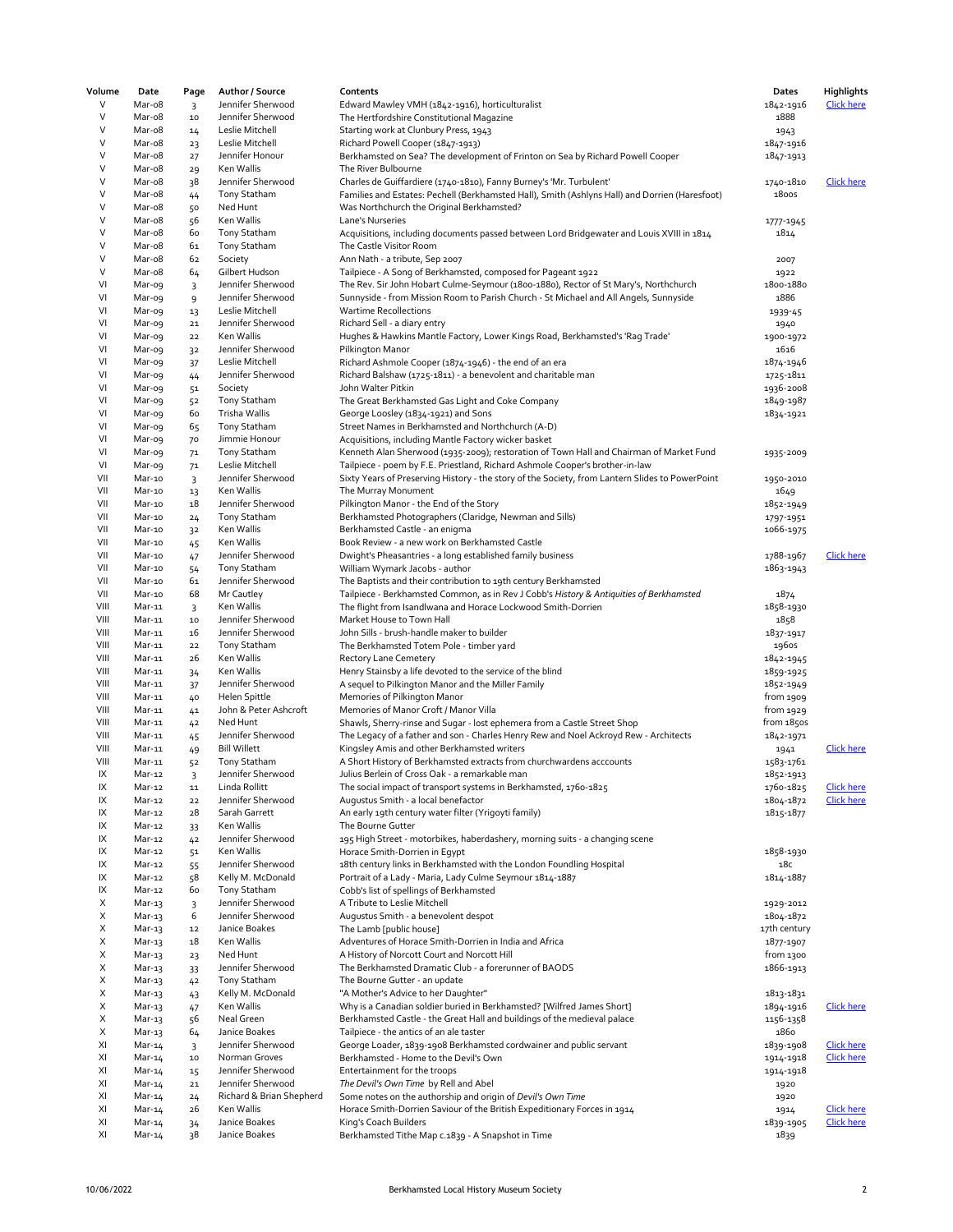| Volume       | Date             | Page           | Author / Source                     | Contents                                                                                                                                                                | Dates                    | Highlights                             |
|--------------|------------------|----------------|-------------------------------------|-------------------------------------------------------------------------------------------------------------------------------------------------------------------------|--------------------------|----------------------------------------|
| XI           | Mar-14           | 42             | Linda Rollitt                       | Development of Grand Junction Canal in Berkhamsted, 1760-1825                                                                                                           | 1760-1825                | <b>Click here</b>                      |
| XI           | Mar-14           | 51             | Kelly M. McDonald                   | The Diaries of Tring Park                                                                                                                                               | 1703-1894                |                                        |
| XI           | Mar-14           | 55             | Linda Rollitt                       | Romantic Elopement in the Curtis family                                                                                                                                 | 1914                     | <b>Click here</b>                      |
| XI           | Mar-14           | 58             | Jennifer Honour                     | The Gazette and Family Connections with Berkhamsted                                                                                                                     | 1901-1971                | <b>Click here</b>                      |
| XI           | Mar-14           | 61             | Editors                             | Recent Publications by the Society                                                                                                                                      |                          |                                        |
| XI           | Mar-14           | 62             | Jennifer Sherwood                   | Michael Browning 1929-2013                                                                                                                                              | 1929-2013                |                                        |
| XI           | Mar-14           | 63             | Linda Rollitt                       | Tailpiece: In the news 100 years ago                                                                                                                                    | 1914                     |                                        |
| XII          | Mar-15           | 3              | Jennifer Sherwood                   | Henry Nash, 1816-1899 "The Grand Old Man of Berkhamsted"                                                                                                                | 1816-1899                | <b>Click here</b>                      |
| XII          | Mar-15           | 9              | Jennifer Sherwood                   | Henry Nash of Castle Street                                                                                                                                             | 1816-1900                |                                        |
| XII          | Mar-15           | 12             | Laura Carter                        | Historical pageants in Berkhamsted between the wars                                                                                                                     | 1922, 1931               |                                        |
| XII          | Mar-15           | 19             | Jennifer Sherwood                   | The De Fraine family: a good story but is it true?                                                                                                                      | 1801-1841                | Click here                             |
| XII          | Mar-15           | 23             | Richard & Mary Casserley            | Biography of H.C. Casserley 1903-1991                                                                                                                                   | 1903-1991                |                                        |
| XII          | Mar-15           | 27             | Linda Rollitt                       | Red Lion Yard                                                                                                                                                           | 1823-1911                | <b>Click here</b>                      |
| XII          | Mar-15           | 34             | Rita Jones                          | The Population of the Berkhamsted Union Workhouse 1841-1901                                                                                                             | 1841-1901                | <b>Click here</b>                      |
| XII          | Mar-15           | 40             | Linda Rollitt                       | Philanthropy in the Workhouse                                                                                                                                           | 1892                     | <b>Click here</b>                      |
| XII          | Mar-15           | 41             | Rita Jones                          | Religious adherence in Berkhamsted                                                                                                                                      | 1828-2001                |                                        |
| XII          | Mar-15           | 48             | Linda Rollitt                       | The church rates controversy                                                                                                                                            | 1789-1898                | <b>Click here</b>                      |
| XII          | Mar-15           | 55             | Jennifer Sherwood                   | An analysis of St Peter's Parish Magazine 1914-1919                                                                                                                     | 1914-1919                |                                        |
| XII          | Mar-15           | 64             | Janice Boakes                       | An early seventeenth century map                                                                                                                                        | c <sub>1612</sub>        |                                        |
| XII          | Mar-15           | 68             | Janice Boakes                       | Archaeological dig at St John's Well Lane                                                                                                                               | 2012-2013                |                                        |
| XII          | Mar-15           | 74             | Jennifer Sherwood                   | Eric John Holland 1928-2014                                                                                                                                             | 1928-2014                |                                        |
| XII          | Mar-15           | 76             | Linda Rollitt                       | Tailpiece: A hint of spring - Berkhampstead and its common                                                                                                              | 1866                     |                                        |
| XIII         | Mar-16           | 3              | Jennifer Sherwood                   | David Pike of Pike's corner - from early beginnings to landowner                                                                                                        | 1851-1933                | <b>Click here</b>                      |
| XIII         | Mar-16           | 9              | Phil Carstairs                      | Rediscovering Berkhamsted's Lost Soup Kitchen                                                                                                                           | mid-19C                  |                                        |
| XIII         | Mar-16           | 22             | Linda Rollitt                       | No intoxicating drinks at the Castle Grounds                                                                                                                            | 1882,1894                |                                        |
| XIII         | Mar-16           | 23             | Mary Casserley                      | Berkhamsted Pubs: A Brief History                                                                                                                                       | Various                  | <b>Click here</b>                      |
| XIII         | Mar-16           | 32             | Janice Boakes                       | The Swan - Tavern, Inn, Hotel, Hostel and Brewery                                                                                                                       | 1538                     | <b>Click here</b>                      |
| XIII         | Mar-16<br>Mar-16 | 39             | Kelly M. McDonald                   | Heavenly Music: An Organ for Tring Church                                                                                                                               | 1832                     |                                        |
| XIII         |                  | 41             | Norman Groves                       | The Lion Tamers - Early Bands in Berkhamsted                                                                                                                            | From 1870                | <b>Click here</b>                      |
| XIII         | Mar-16<br>Mar-16 | 50             | Norman Groves                       | Rabbits, the Iron Duke, and Giant Redwoods in Hockeridge and Pancake Woods, Berkhamsted<br>"Lost" Berkhamsted World War One photographs come home                       | From 1790s               |                                        |
| XIII<br>XIII | Mar-16           | 57             | Norman Groves<br>Jennifer Sherwood  |                                                                                                                                                                         | 1908-1926                | Click here                             |
| XIII         | Mar-16           | 63<br>68       | Jennifer Sherwood                   | William and Joseph Paxton - were they brothers?                                                                                                                         | 1803, 1819               |                                        |
| XIII         | Mar-16           |                | Jennifer Sherwood                   | Richard Norwood "Bermuda's outstanding genius of the seventeenth century"<br>A Market House and Town Hall, "for the use and benefit of the inhabitants of Berkhamsted." | 1590-1675<br>1860        |                                        |
| XIII         | Mar-16           | 73<br>76       | Linda Rollitt                       | Tailpiece: Odd Fellows Tug of War in the Castle Grounds                                                                                                                 | 1878                     |                                        |
| XIV          | Mar-17           | $\overline{3}$ | Jennifer Sherwood                   | The Other Axtells - a matter of interpretation                                                                                                                          | 1643-1722                | <b>Click here</b>                      |
| XIV          | Mar-17           | 8              | Norman Groves                       | W.W. Jacobs, story writer, novelist and playwright                                                                                                                      | 1863-1943                | <b>Click here</b>                      |
| XIV          | Mar-17           | 16             | Jennifer Sherwood                   | The Timsons: A Short Study of One Generation                                                                                                                            | 1854-1914                | <b>Click here</b>                      |
| XIV          | Mar-17           | 23             | <b>Brian Shepherd</b>               | <b>Berkhamsted Choral Society</b>                                                                                                                                       | 1930-2016                |                                        |
| XIV          | Mar-17           | 33             | Jennifer Sherwood                   | The Story of Berkhamsted's Mechanics' Institute, Part I                                                                                                                 | 1845-1945                |                                        |
| XIV          | Mar-17           | 43             | Janice Boakes                       | One Hundred Years of Co-operation                                                                                                                                       | 1882-1982                |                                        |
| XIV          | Mar-17           | 51             | <b>Tim Prouse</b>                   | The Bell Inn - Lost and Gone but Forever Remembered                                                                                                                     | 1776-1853                |                                        |
| XIV          | Mar-17           | 56             | Linda Rollitt                       | Hoo-ha over Gaddesden Hoo                                                                                                                                               | 1834-1889                | <b>Click here</b>                      |
| XIV          | Mar-17           | 65             | Mary Casserley                      | Bourne End Crash                                                                                                                                                        | 1945                     |                                        |
| XIV          | Mar-17           | 70             | <b>Bill Willett</b>                 | Dury and Andrews' Map of Hertfordshire Society and Landscape in the Eighteenth Century                                                                                  | 1766                     |                                        |
| XIV          | Mar-17           | 72             | Nick & Alistair Pierpoint           | What vintage is your pillar box?                                                                                                                                        | 1852-1995                | <b>Click here</b>                      |
| XIV          | Mar-17           | 79             | Norman Groves                       | Lost Berkhamsted WW1 photographs - solved!                                                                                                                              | 1916                     | <b>Click here</b>                      |
| XIV          | Mar-17           | 80             | Linda Rollitt                       | Tailpiece: Hen brooding over pups, photo by J.T. Newman                                                                                                                 | 1897                     |                                        |
| XV           | Mar-18           | $\overline{3}$ | Jennifer Sherwood                   | Lady Marian Alford                                                                                                                                                      | 1817-1888                | <b>Click here</b>                      |
| XV           | Mar-18           | ${\bf 11}$     | <b>Brian Shepherd</b>               | Getting to know William Cowper                                                                                                                                          | 1731-1800                |                                        |
| XV           | Mar-18           | ${\bf 21}$     | Jennifer Sherwood                   | The Story of Berkhamsted's Mechanics' Institute, Part II                                                                                                                | 1845-1945                |                                        |
| XV           | Mar-18           | 27             | Linda Rollitt                       | Food Standards in Berkhamsted                                                                                                                                           | 1866-1905                | <b>Click here</b>                      |
| XV           | Mar-18           | 32             | Jennifer Sherwood                   | Early Days of Berkhamsted School for Girls                                                                                                                              | 1888-1938                |                                        |
| XV           | Mar-18           | 41             | Louise Gent                         | Berkhamsted School for Girls in World War One                                                                                                                           | 1914-1918                |                                        |
| XV           | Mar-18           | 50             | Linda Rollitt                       | Health Hazards in Victorian Berkhamsted                                                                                                                                 | 1837-1901                | Click here                             |
| XV           | Mar-18           | 57             | BLH&MS                              | BLH&MS two new books (Berkhamsted in WWI and Men of Berkhamsted - Lest We Forget)                                                                                       | 2017                     |                                        |
| XV           | Mar-18           | 58             | Richard North                       | For Them's Sake                                                                                                                                                         | 2017                     |                                        |
| XV           | Mar-18           | 59             | Janice Boakes                       | Bicentenary of Berkhamsted Quaker House                                                                                                                                 | 1818-2018                |                                        |
| XV           | Mar-18           | 66             | Adrian Barham                       | Quatercentenary of the Grant of Arms                                                                                                                                    | 1618-1818                |                                        |
| XV           | $Mar-18$         | 70             | Mary Casserley                      | Whipsnade Zoo - the early years                                                                                                                                         | 1926                     | <b>Click here</b>                      |
| XV           | Mar-18           | 78             | Richard Shepherd                    | Vanishing Men on Berkhamsted Common: A journey with maps                                                                                                                | 1860-1918                |                                        |
| XV           | Mar-18           | 82             | Mary Casserley                      | Steaming Through Berkhamsted                                                                                                                                            | 2017                     |                                        |
| XV           | Mar-18           | 83             | Linda Rollitt                       | Tailpiece: Women cycling & archery                                                                                                                                      | 1896 & 1829              |                                        |
| XVI          | Mar-19           | 3              | Jennifer Sherwood                   | "As Rich as Croesus" - Joseph North                                                                                                                                     | 1851-1936                | <b>Click here</b>                      |
| XVI          | Mar-19           | $10$           | Rita Jones                          | From Barkhamsted in the County of Hartford 1580 to the National Portrait Gallery 2016                                                                                   | 1580                     |                                        |
| XVI<br>XVI   | Mar-19           | ${\bf 12}$     | Janice Boakes                       | Lady Anne Halkett née Murray                                                                                                                                            | 1622-1699                | <b>Click here</b>                      |
|              | Mar-19           | 23             | Ned Hunt                            | A "novel and ingenious" man? James Dell and the Dudswell Iron Foundry                                                                                                   | 1784-1846                | <b>Click here</b>                      |
| XVI<br>XVI   | Mar-19           | 31             | <b>Tim Prouse</b>                   | Cargoes on the Grand Junction Canal in the late nineteenth century<br>Mrs Figg's Toy-shop: A digression                                                                 | Late 19C                 | <b>Click here</b><br><b>Click here</b> |
| XVI          | Mar-19<br>Mar-19 | 35             | Brian Shepherd<br>Nick Brown        |                                                                                                                                                                         | 1908-1914<br>1584-1660   |                                        |
| XVI          |                  | 37             | <b>Tim Prouse</b>                   | The early Churchwardens' Accounts of Berkhamsted St Peter                                                                                                               |                          | <b>Click here</b>                      |
| XVI          | Mar-19           | 43             | Linda Rollitt                       | Northchurch Chapel Yard<br>Ghosts of Tring and Berkhamsted                                                                                                              | 1840-1920<br>1787-1886   | <b>Click here</b>                      |
| XVI          | Mar-19           | 48             |                                     |                                                                                                                                                                         |                          |                                        |
| XVI          | Mar-19<br>Mar-19 | 52             | Cathy Soughton<br>Jennifer Sherwood | Egerton Terrace and Egerton House<br>Changes in Housing in the 20th and early 21st centuries - an analysis                                                              | 18305-1937<br>$20 - 21C$ |                                        |
| XVI          | Mar-19           | 59<br>67       | <b>Brian Shepherd</b>               | Berkhamsted's Garden Suburb                                                                                                                                             | 1912                     | <b>Click here</b>                      |
| XVI          | Mar-19           | 72             | Norman Groves                       | Update on the Heritage Hub                                                                                                                                              | 2019                     |                                        |
| XVI          | Mar-19           | 74             | Nicholas Pierpoint                  | Post Note - 2019 Update. What Vintage is your Pillar Box?                                                                                                               | 2019                     |                                        |
| XVI          | Mar-19           | 76             | Linda Rollitt                       | Tailpiece: When Berkhamsted was a coaching town                                                                                                                         | 1956                     |                                        |
| XVII         | Mar-20           | 3              | Jennifer Sherwood                   | The Ram Family of Berkhamsted Place                                                                                                                                     | 1911-1952                | <b>Click here</b>                      |
| XVII         | Mar-20           | $10\,$         | Kate Harwood                        | Amersfort Manor                                                                                                                                                         | 1911-1960                |                                        |
| XVII         | Mar-20           | 16             | <b>Bill Willett</b>                 | Edward Mawley of Rosebank                                                                                                                                               | 1911                     |                                        |
|              |                  |                |                                     |                                                                                                                                                                         |                          |                                        |